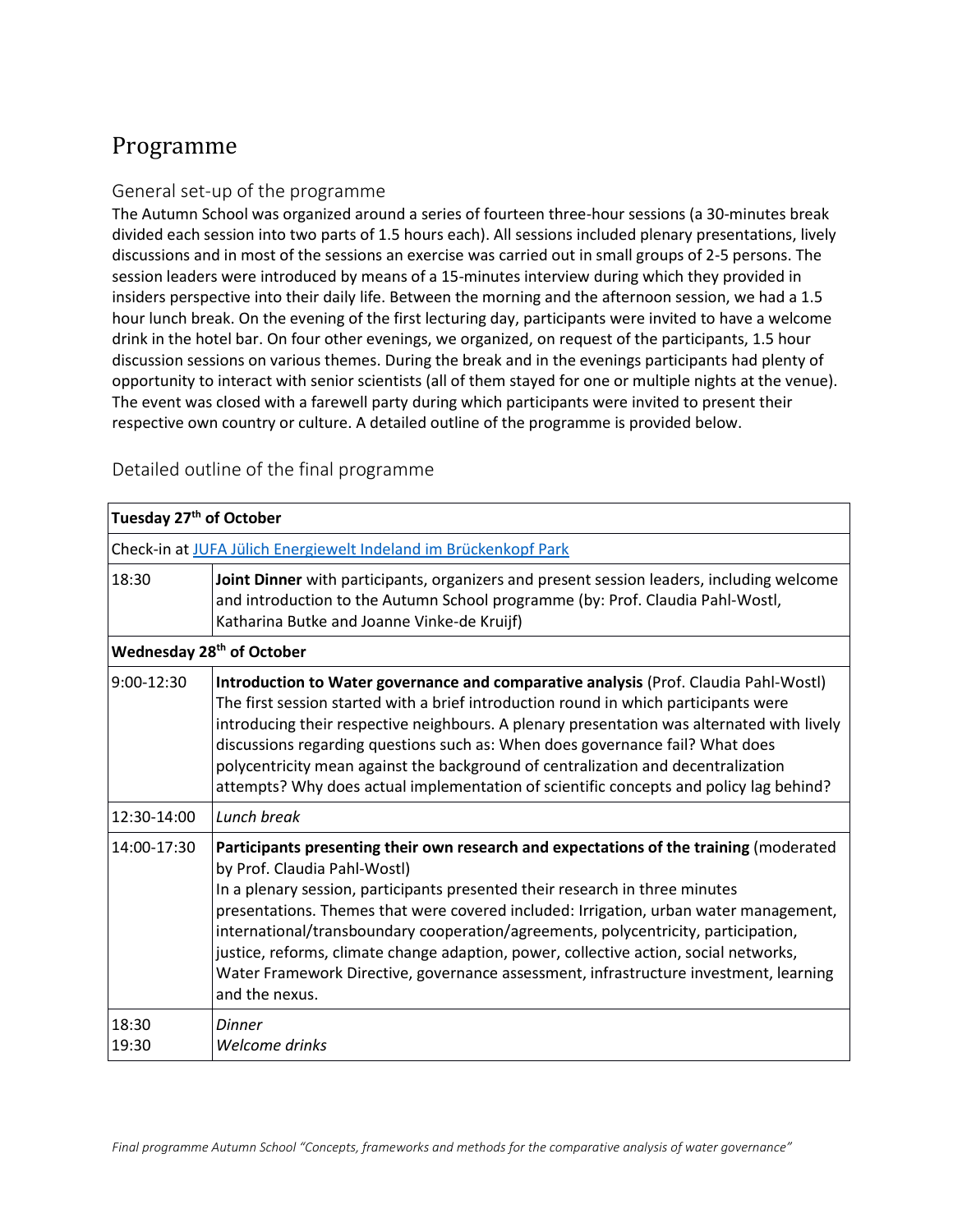| Thursday 29 <sup>th</sup> of October |                                                                                                                                                                                                                                                                                                                                                                                                                                                                                                                                                                                                                                                                                                                                                                 |  |
|--------------------------------------|-----------------------------------------------------------------------------------------------------------------------------------------------------------------------------------------------------------------------------------------------------------------------------------------------------------------------------------------------------------------------------------------------------------------------------------------------------------------------------------------------------------------------------------------------------------------------------------------------------------------------------------------------------------------------------------------------------------------------------------------------------------------|--|
| 9:00-12:30                           | Frameworks for analyzing socio-ecological systems (SES) (Prof. Claudia Binder)<br>Participants were introduced into a variety of frameworks, each of them potentially<br>helping to answer diverse research questions. In groups of two persons, participants tried<br>to apply the Institutional Analysis and Development framework to their own research.<br>Special attention was also given to Elinor Ostrom's SES framework. An introduction of the<br>GoSES database (Christian Knieper) was provided and participants were given the<br>opportunity to insert their data into the database. We discussed the frameworks (e.g.<br>how are they being applied in practice and where to place values) as well as how the<br>GoSES database can be improved. |  |
| 12:30-14:00                          | Lunch break                                                                                                                                                                                                                                                                                                                                                                                                                                                                                                                                                                                                                                                                                                                                                     |  |
| 14:00-17:30                          | Introduction of the Management and Transition Framework (MTF) (Prof. Claudia Pahl-<br>Wostl) and the MTF database (Christian Knieper).<br>Following two plenary introductions, participants were given the opportunity to insert<br>their data into the MTF database in a working session. We discussed questions related to<br>the meaning of an action situation, how to include the emergence of new technology and<br>how to study power using one of the presented frameworks.                                                                                                                                                                                                                                                                             |  |
| 18:30                                | <b>Dinner</b>                                                                                                                                                                                                                                                                                                                                                                                                                                                                                                                                                                                                                                                                                                                                                   |  |
| 19:30-21:00                          | Discussion session on developing countries (with Prof. Claudia Pahl-Wostl)                                                                                                                                                                                                                                                                                                                                                                                                                                                                                                                                                                                                                                                                                      |  |
| Friday 30 <sup>th</sup> of October   |                                                                                                                                                                                                                                                                                                                                                                                                                                                                                                                                                                                                                                                                                                                                                                 |  |
| 9:00-12:30                           | Introduction of Property-Rights Theory (Prof. Insa Theesfeld)<br>In a plenary presentation, Insa gave an in-depth explanation of ownership versus<br>property, water rights, bundles of rights, gaining rights, development and changes of<br>property rights as well as common pool resources and property rights regimes. In a<br>working session participants had to come up with a "good matrix" for water. The session<br>closed with an introduction of a framework to analyse land and water grabbing.                                                                                                                                                                                                                                                   |  |
| 12:30-14:00                          | Lunch break                                                                                                                                                                                                                                                                                                                                                                                                                                                                                                                                                                                                                                                                                                                                                     |  |
| 14:00-17:30                          | The management and governance of water resources in the Eifel-Rur region, including<br>an excursion to nearby projects (Dr. Antje Goedeking)<br>In a plenary presentation, the water system, the organization of water management<br>(including relevant legislation), project implementation, stakeholder participation as well<br>as strengths and weaknesses of the governance structure were explained. The session<br>continued with an excursion during which participants could see the results of a river<br>restoration project as well as the open-cast mines. For the excursion, Wasserverband<br>Eifel-Rur arranged transportation by bus as well as drinks and snacks.                                                                             |  |
| 18:30                                | <b>Dinner</b>                                                                                                                                                                                                                                                                                                                                                                                                                                                                                                                                                                                                                                                                                                                                                   |  |
|                                      |                                                                                                                                                                                                                                                                                                                                                                                                                                                                                                                                                                                                                                                                                                                                                                 |  |

## **Saturday 31st of October and Sunday the 1st of November: leisure time**

A group of ten participants made use of the opportunity to jointly visit a large freshwater reservoir in the Eifel-Rur catchment.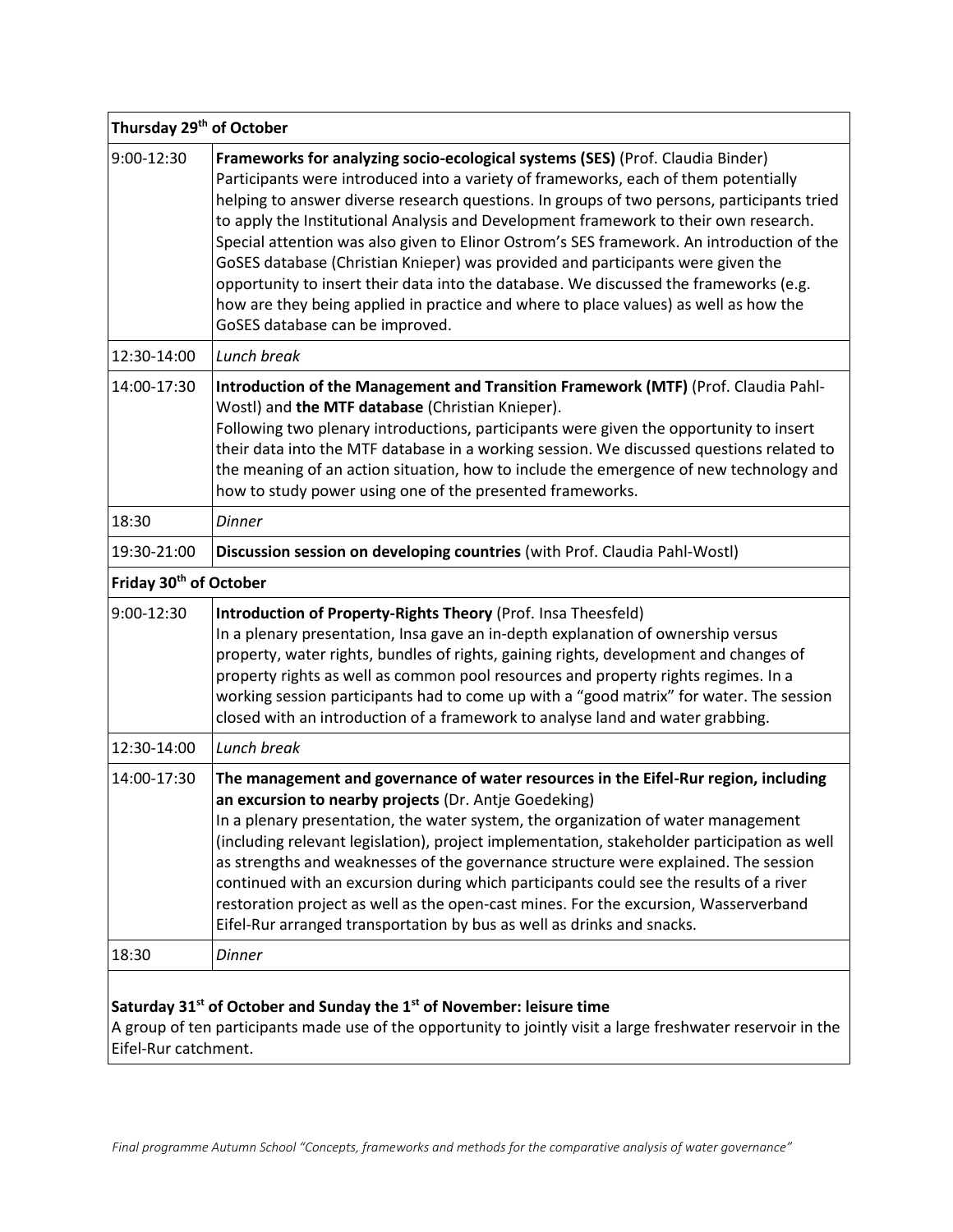| Monday 2 <sup>nd</sup> of November  |                                                                                                                                                                                                                                                                                                                                                                                                                                                                                                                                                                                                                                                                                                                                                                                                                                                                                                                                                                                                                                                                     |
|-------------------------------------|---------------------------------------------------------------------------------------------------------------------------------------------------------------------------------------------------------------------------------------------------------------------------------------------------------------------------------------------------------------------------------------------------------------------------------------------------------------------------------------------------------------------------------------------------------------------------------------------------------------------------------------------------------------------------------------------------------------------------------------------------------------------------------------------------------------------------------------------------------------------------------------------------------------------------------------------------------------------------------------------------------------------------------------------------------------------|
| 9:00-12:30                          | Causality and explanation: comparative method's ontological and epistemological<br>underpinnings (Prof. Peter Mollinga)<br>This session started with an introduction into philosophy of science, including the<br>meaning of the terms ontology and epistemology. Multiple types of explanations and<br>theories of causation were introduced. A positivist, post-positivist (also: critical realism)<br>and interpretivist perspective on scientific research was presented. Special attention was<br>given to critical realism (the perspective of the lecturer), which focuses on meanings as<br>causes as well as events, mechanisms and structures. We discussed the meaning of inter-,<br>multi-, cross- and transdisciplinarity, the research perspective of Elinor Ostrom (who<br>developed the IAD and SES frameworks) and the possibility of combining ontologies.                                                                                                                                                                                        |
| 12:30-14:00                         | Lunch break                                                                                                                                                                                                                                                                                                                                                                                                                                                                                                                                                                                                                                                                                                                                                                                                                                                                                                                                                                                                                                                         |
| 14:00-17:30                         | Research design and fieldwork for comparative research (Prof. Peter Mollinga)<br>This session focused on how comparisons are made from interpretivist, positivist and<br>critical realist research perspectives. Special attention was again given to critical realism<br>in which comparisons can be made by varying on cases and outcomes (i.e. most similar<br>and most different research design and Mill's method of agreement and difference). In<br>this perspectives, cases are "situations" and can be primary, secondary or tertiary. We<br>discussed when we commit ourselves to an ontology, where it comes from and why it<br>may change over time. Also, we discussed the meaning of words like structure and<br>conceptual model.                                                                                                                                                                                                                                                                                                                    |
| 18:30                               | <b>Dinner</b>                                                                                                                                                                                                                                                                                                                                                                                                                                                                                                                                                                                                                                                                                                                                                                                                                                                                                                                                                                                                                                                       |
| 19:30-21:00                         | Discussion session on Transboundary and global issues (with Prof. Peter Mollinga)                                                                                                                                                                                                                                                                                                                                                                                                                                                                                                                                                                                                                                                                                                                                                                                                                                                                                                                                                                                   |
| Tuesday 3 <sup>rd</sup> of November |                                                                                                                                                                                                                                                                                                                                                                                                                                                                                                                                                                                                                                                                                                                                                                                                                                                                                                                                                                                                                                                                     |
| 9:00-12:30                          | Introduction to Qualitative Comparative Analysis (QCA) as a research approach (Dr.<br>Stefan Verweij)<br>QCA was introduced as a case-oriented, set-theoretic and iterative approach that seeks to<br>balance between comparison on number of aspects and number of cases. The approach<br>helps to formalize and systematizes comparisons. Two participants presented an example<br>of a QCA approach in water governance research: "The development of a model for QCA:<br>experiences from the KNOW2ADAPT research project" (Joanne Vinke-de Kruijf) and "A<br>study of the relation between governance system configuration and adaptive capacity<br>using fsQCA" (Christian Knieper). In a working session, participants tried to formulate a<br>research question, outcome of interest and conditions related to their own research. We<br>discussed the philosophical underpinnings of QCA and addressed questions related to<br>contextualization, aggregation, number of cases versus number of conditions, variation of<br>outcome and normative aspects. |
| 12:30-14:00                         | Lunch break                                                                                                                                                                                                                                                                                                                                                                                                                                                                                                                                                                                                                                                                                                                                                                                                                                                                                                                                                                                                                                                         |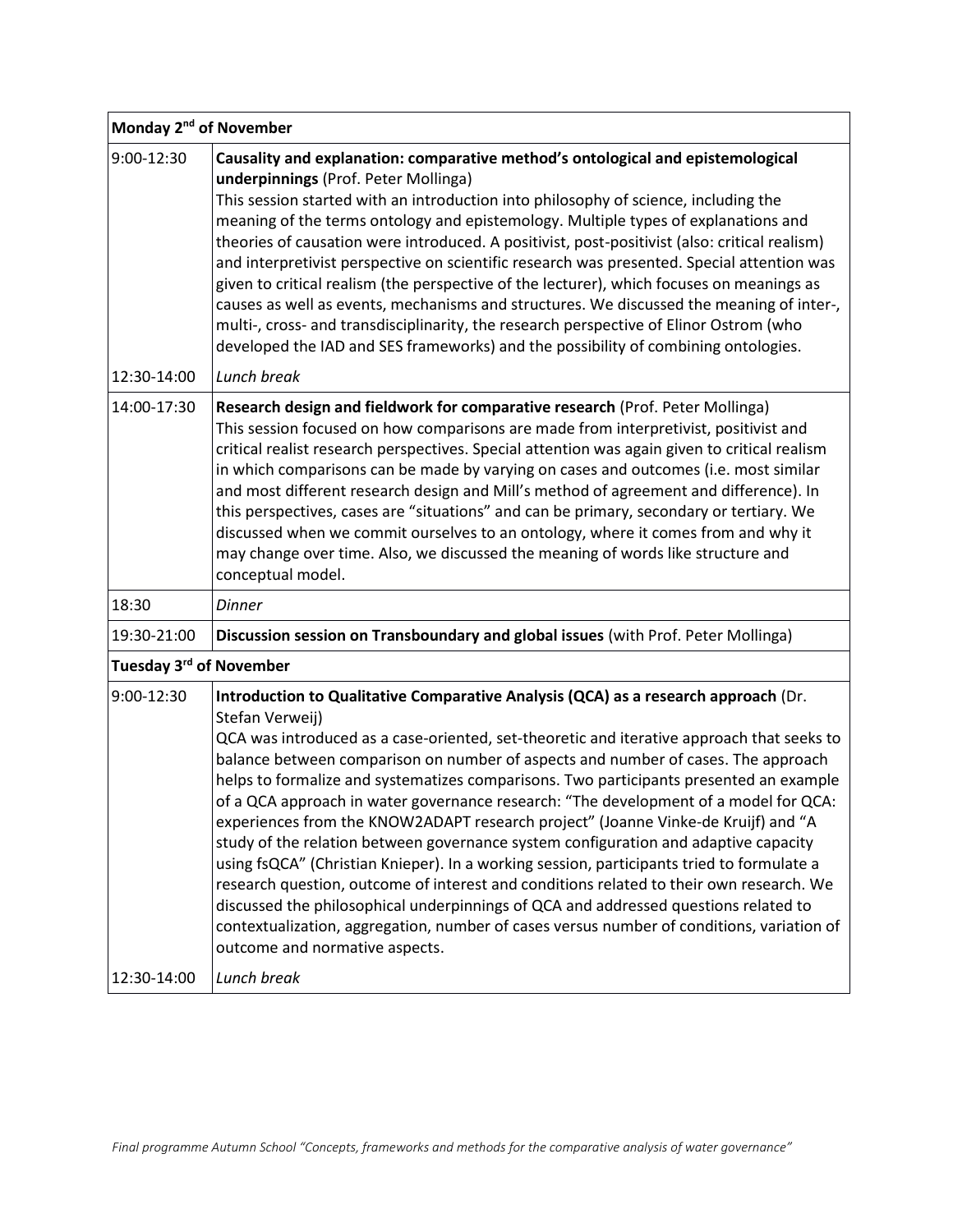| Tuesday 3rd of November (continued)   |                                                                                                                                                                                                                                                                                                                                                                                                                                                                                                                                                                                                                                                                                                                                                                                                                                                                                                                                               |  |
|---------------------------------------|-----------------------------------------------------------------------------------------------------------------------------------------------------------------------------------------------------------------------------------------------------------------------------------------------------------------------------------------------------------------------------------------------------------------------------------------------------------------------------------------------------------------------------------------------------------------------------------------------------------------------------------------------------------------------------------------------------------------------------------------------------------------------------------------------------------------------------------------------------------------------------------------------------------------------------------------------|--|
| 14:00-17:30                           | An introduction of QCA analytical techniques (Dr. Stefan Verweij)<br>In a plenary presentation, participants were explained how to move from a data matrix to<br>a truth table. Issues like contradictions, limited diversity, consistency and coverage,<br>'solutions' (patterns to an outcome) were addressed and the importance of<br>interpretation and documenting choices was stressed. Exercises were handed out so that<br>participants could apply basic QCA analytical techniques in groups. One of the<br>participants provided a presentation "Analysing and interpreting data in QCA: an<br>overview of the key challenges" (Christian Knieper). The session was closed with a brief<br>discussion related to the great number of subjective decisions, the meaning of causality<br>in QCA and how to get started.                                                                                                               |  |
| 18:30                                 | <b>Dinner</b>                                                                                                                                                                                                                                                                                                                                                                                                                                                                                                                                                                                                                                                                                                                                                                                                                                                                                                                                 |  |
| 19:30-21:00                           | Discussion session Learning and Transformative Change (with Prof. Claudia Pahl-Wostl)                                                                                                                                                                                                                                                                                                                                                                                                                                                                                                                                                                                                                                                                                                                                                                                                                                                         |  |
| Wednesday 4 <sup>th</sup> of November |                                                                                                                                                                                                                                                                                                                                                                                                                                                                                                                                                                                                                                                                                                                                                                                                                                                                                                                                               |  |
| 9:00-12:30                            | Water governance assessment and comparison from a public policy perspective (Prof.<br>Hans Bressers)<br>In a plenary presentation, a model for assessing governance in terms of extent and<br>coherence with a focus on property and use rights, public governance and sustainable use<br>was provided. We discussed the model in relation to other frameworks (e.g. IAD) and the<br>integration of sectors. The concept of boundary spanning was introduced and a more<br>elaborated version of the presented model (the so-called governance assessment tool)<br>was introduced, including its application to concrete cases. In a working session,<br>participants tried to apply the assessment tool to four provided cases. We discussed the<br>interrelations between diverse governance qualities, how to move from observations to<br>recommendations and policy actions as well as the inclusion of normative or ethical<br>aspects. |  |
| 12:30-14:00                           | Lunch break                                                                                                                                                                                                                                                                                                                                                                                                                                                                                                                                                                                                                                                                                                                                                                                                                                                                                                                                   |  |
| 14:00-17:30                           | Governance of socio-technical and socio-ecological systems (SES) (Prof. Rolf Künneke)<br>An interactive presentation was provided regarding the applicability of the SES<br>framework to analyse institutions and technology/infrastructure. Within this context, the<br>SES framework (not a model or theory) was presented as being actor-centric and oriented<br>towards sustainability, policies and self-governance. We discussed the meaning of a focal<br>action situation. The importance of socio-economic and technological drivers was<br>stressed and diverse economic perspectives were presented. The critical transactions<br>framework (focusing on the alignment of institutions and technology at multiple levels)<br>was introduced and its applicability discussed.                                                                                                                                                       |  |
| 18:30                                 | <b>Dinner</b>                                                                                                                                                                                                                                                                                                                                                                                                                                                                                                                                                                                                                                                                                                                                                                                                                                                                                                                                 |  |
| 19:30-21:00                           | Discussion session Career Development (with Prof. Claudia Pahl-Wostl and Prof. Rolf<br>Künneke)                                                                                                                                                                                                                                                                                                                                                                                                                                                                                                                                                                                                                                                                                                                                                                                                                                               |  |